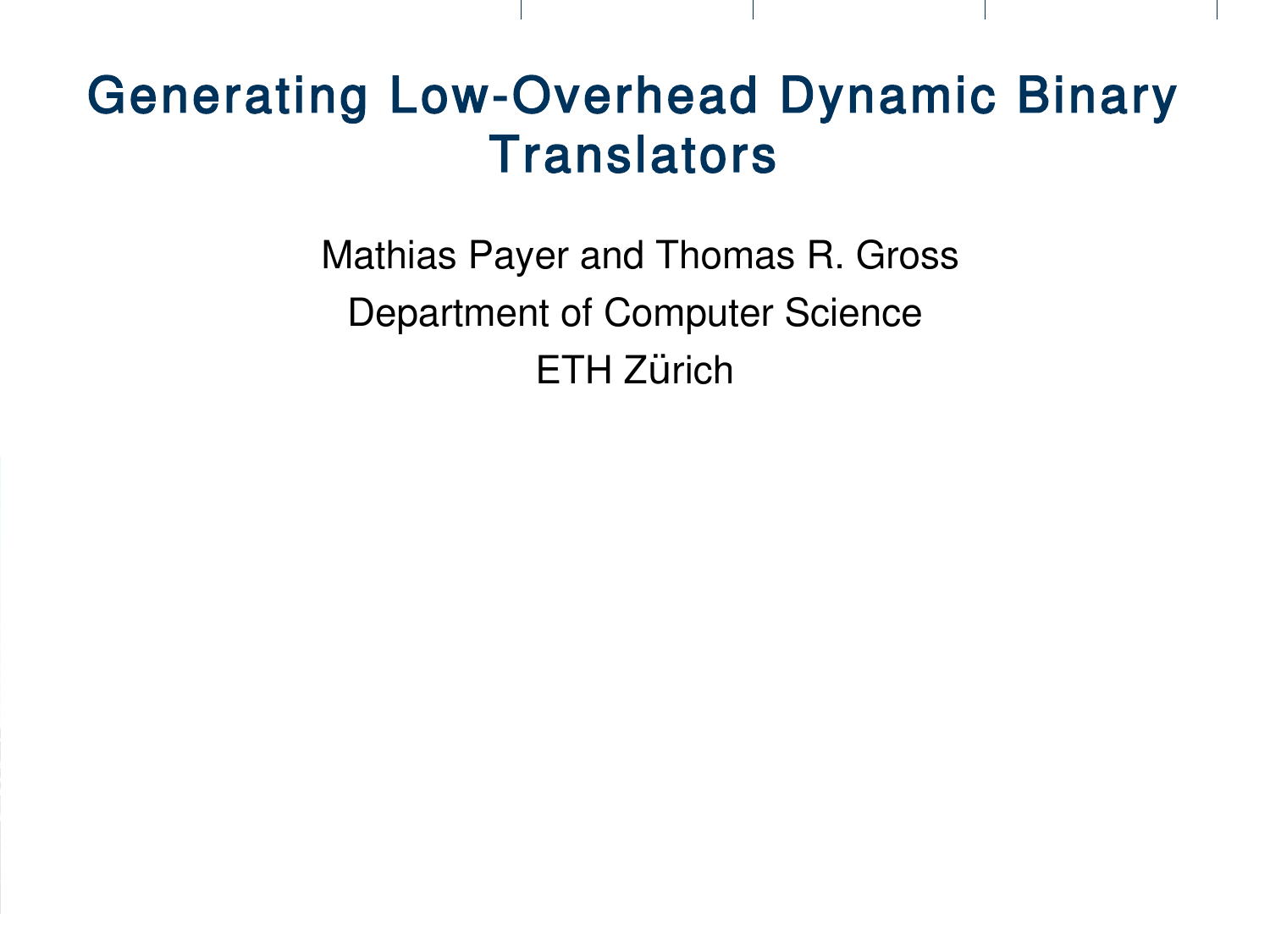# Motivation

- **Binary Translation (BT) well known technique for "late"** transformations
	- **Extend or add features on the fly**
- **Filexibility of dynamic software BT incurs runtime overhead**
- **Complexity of transformations can be a challenge** 
	- **-** Offer a high-level interface at compile time, compile into effective translation tables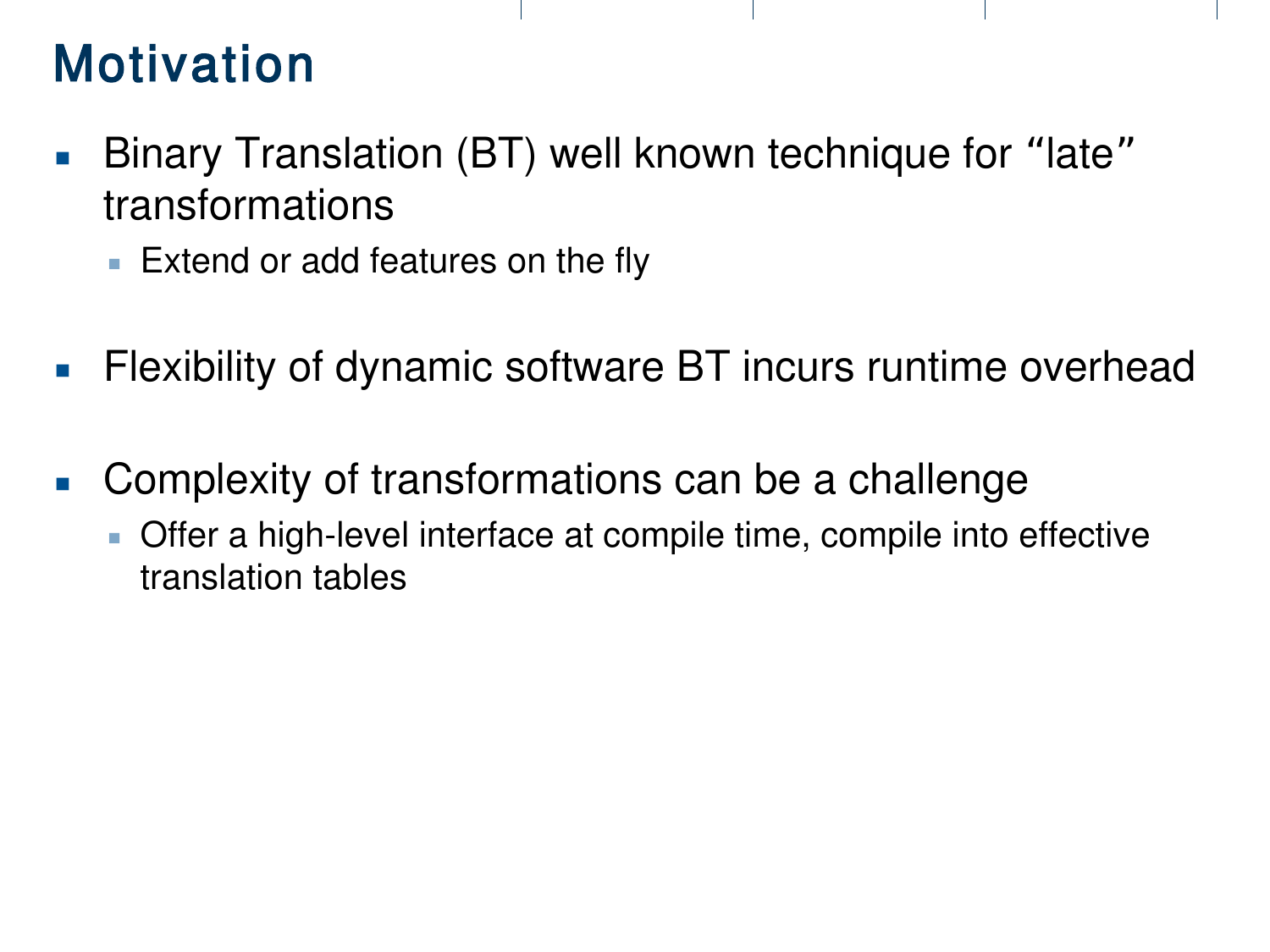# **Outline**

- **Introduction**
- **Design and Implementation** 
	- **Table generation**
	- **Translator**
- **Departual**<br> **Departual**<br> **Depending Optimization**
- **Conclusion**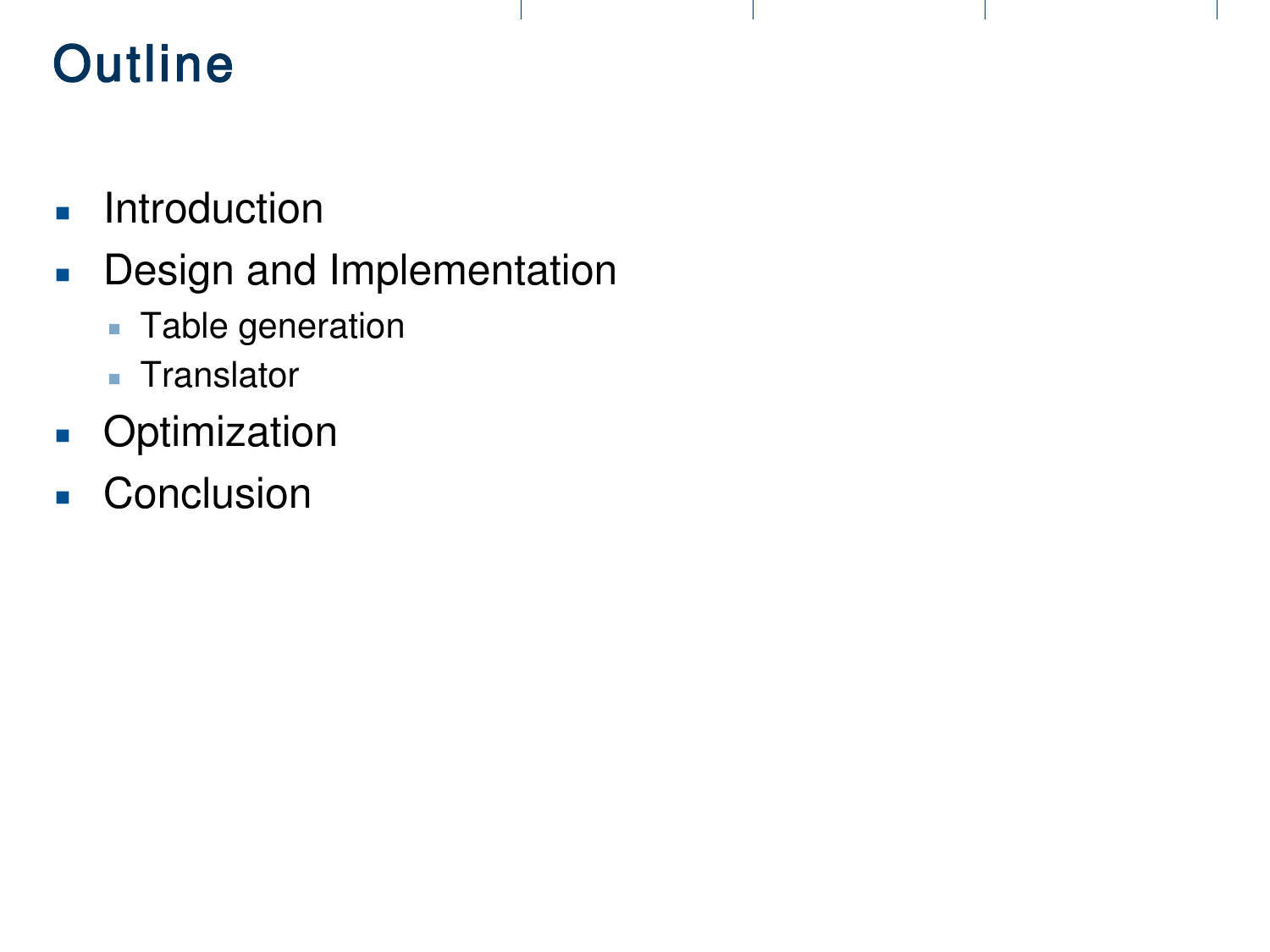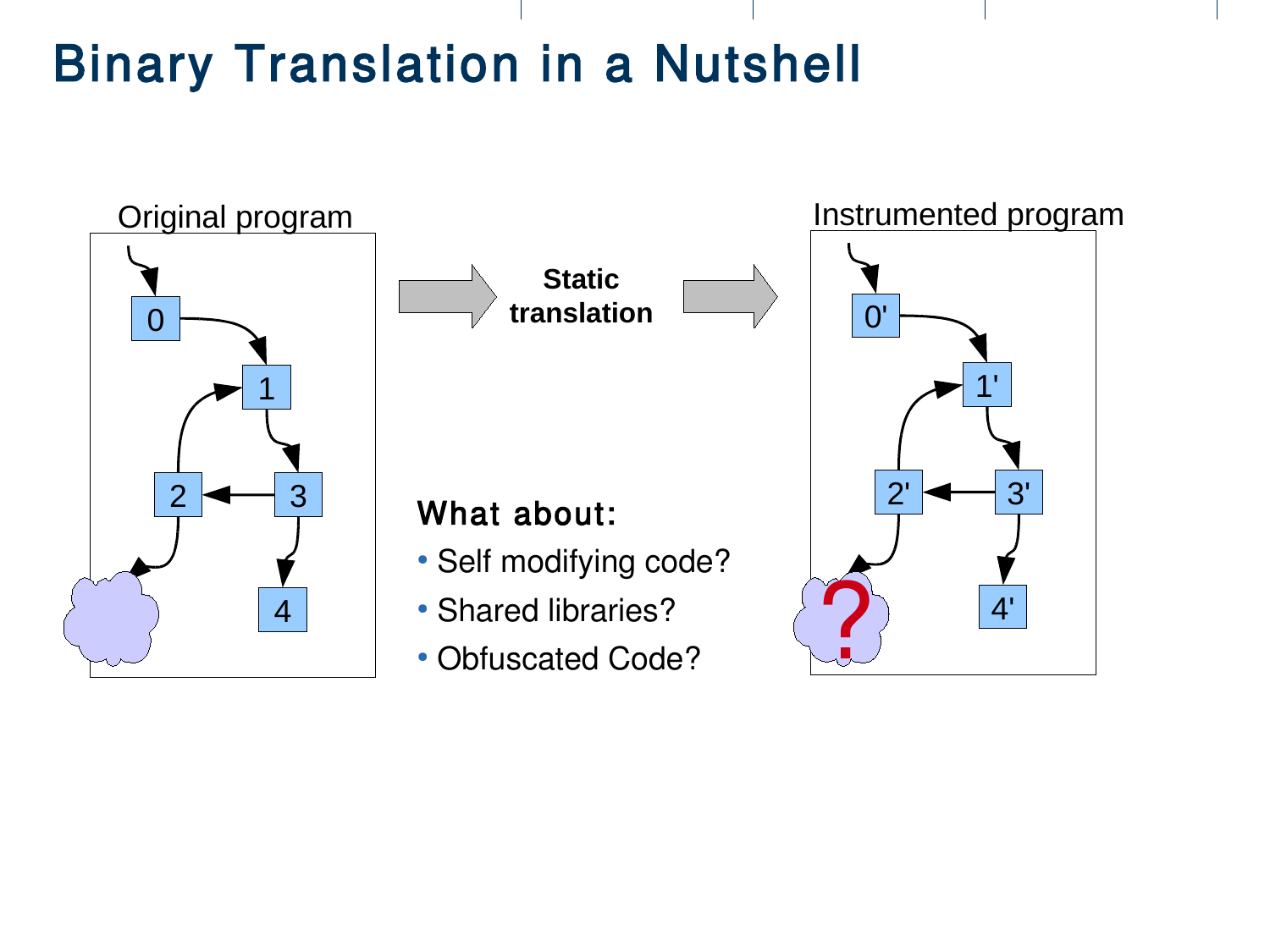

• Just in time translation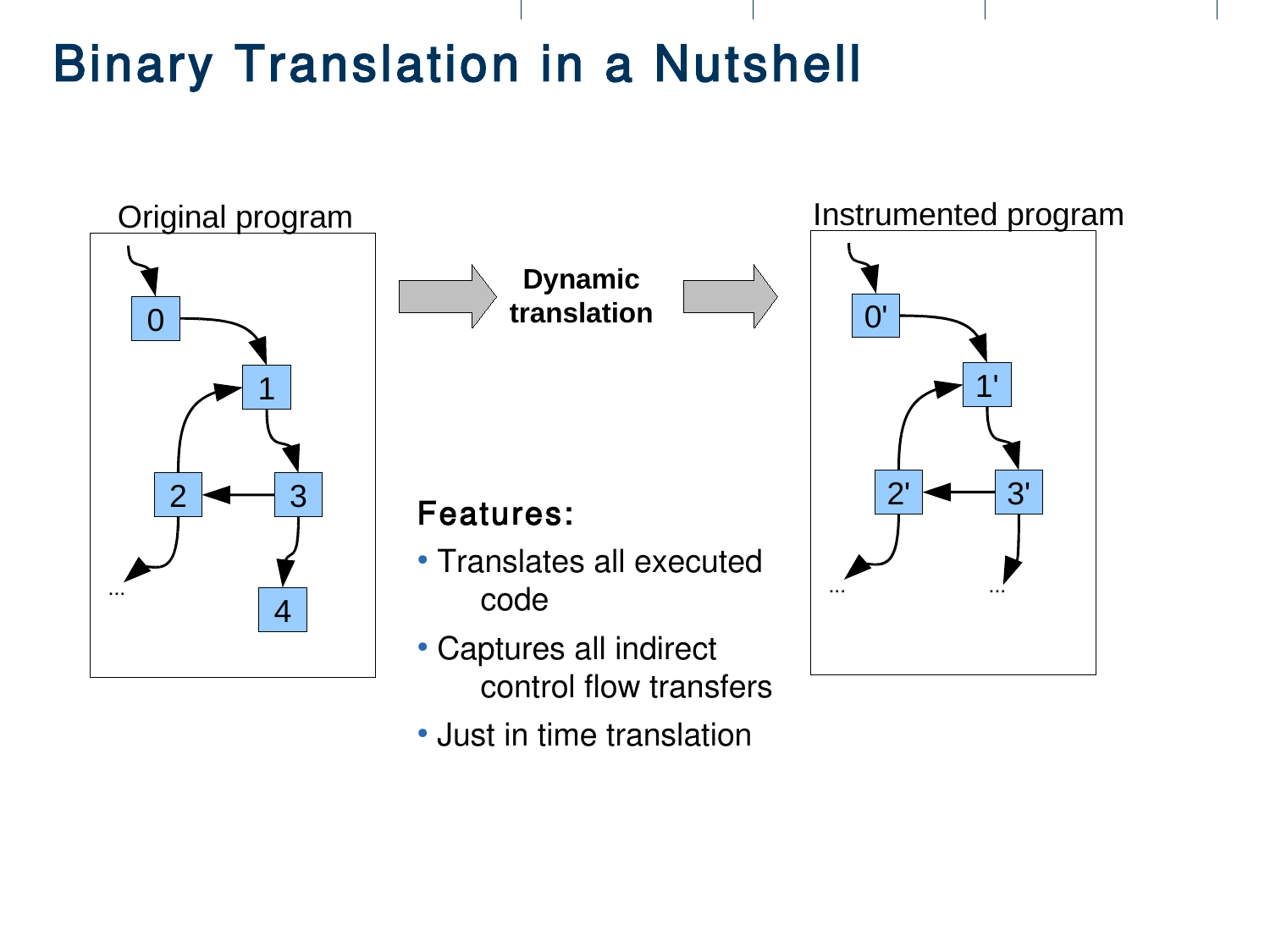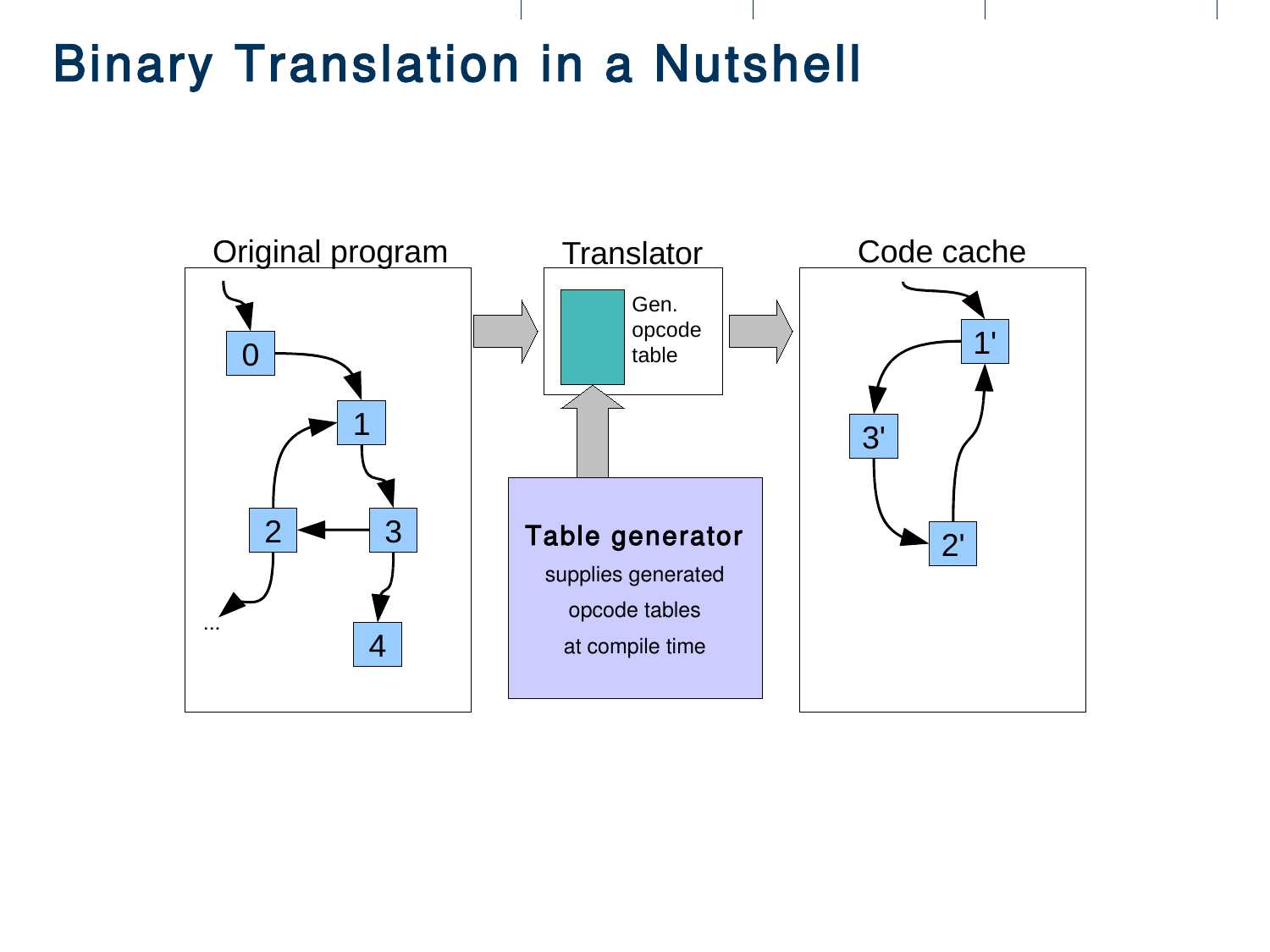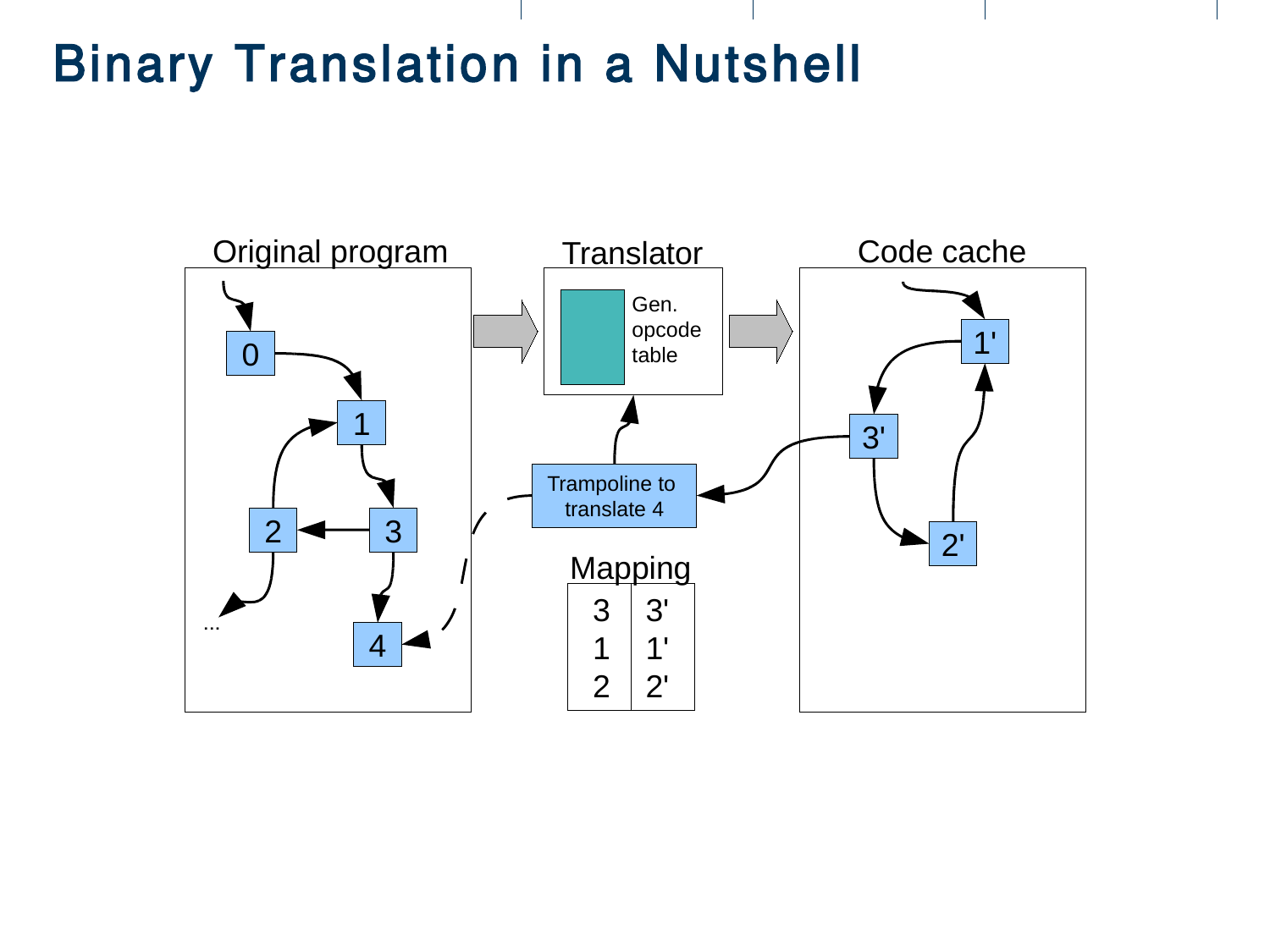# fastBT

- **Prototype for a dynamic BT system**
- **Machine-independent, OS-independent** 
	- Focus of this talk: IA32, Linux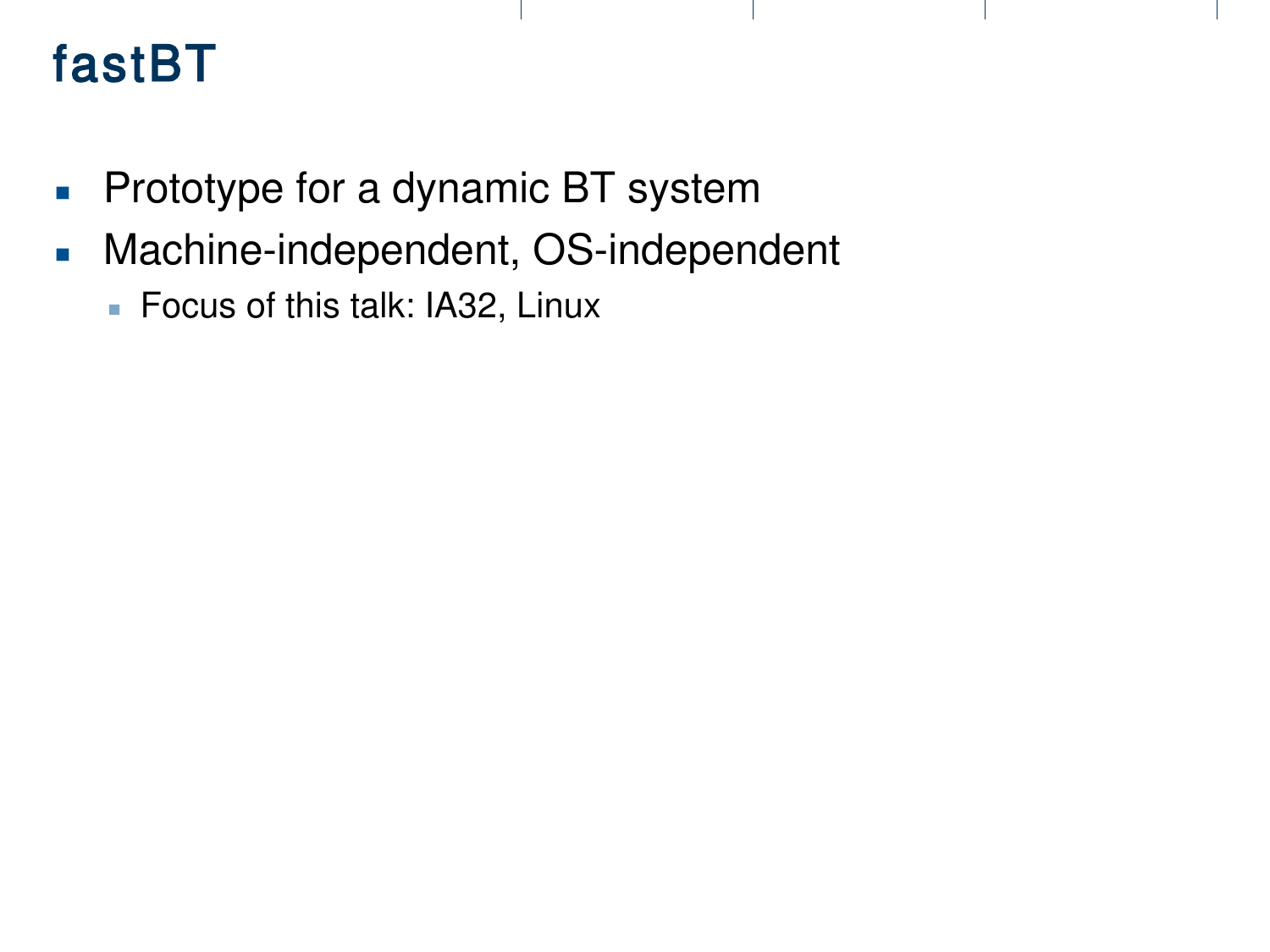# Table Generation

- **Translation tables describe individual instructions and are** used to select the correct adapter functions
- **Nanual table construction is hard & cumbersome** 
	- **Many instructions, write machine-code tables by hand**
- Use automation and high level description!
	- Information about opcodes, possible encodings, and properties
	- **Specify default translation actions**

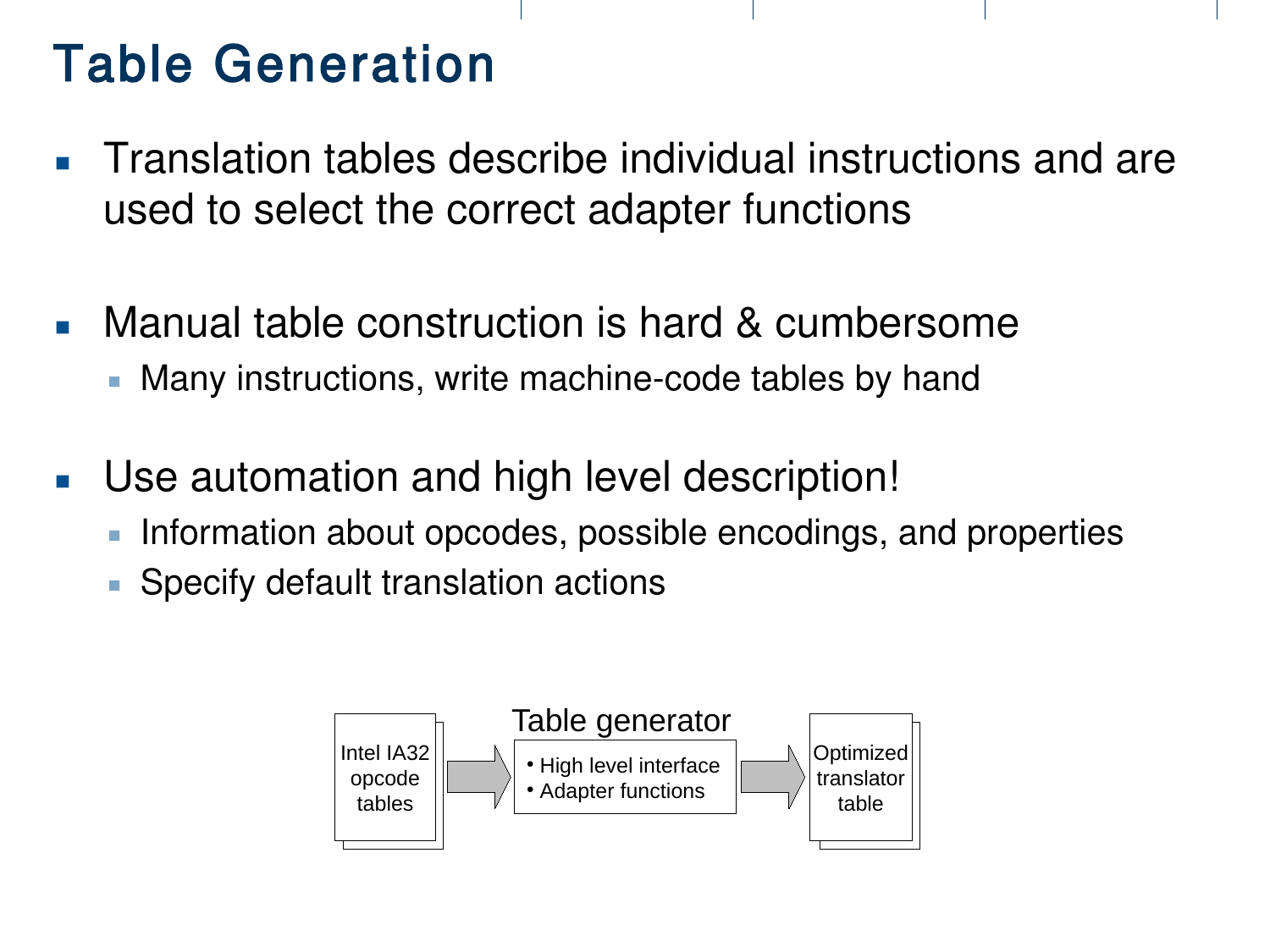# Table Generation

- Use table generator to offer high-level interface
	- **Transforming opcode tables into runtime translation tables**
	- Add analysis functions to control the table generation
		- **Memory access?**
		- What are src, dst, aux parameters?
		- FPU usage?
		- What kind of opcode?
		- What opcode class (load, store, arithmetic, control flow, ...)?
		- **Immediate value as pointer?**
		- $\blacksquare$  etc.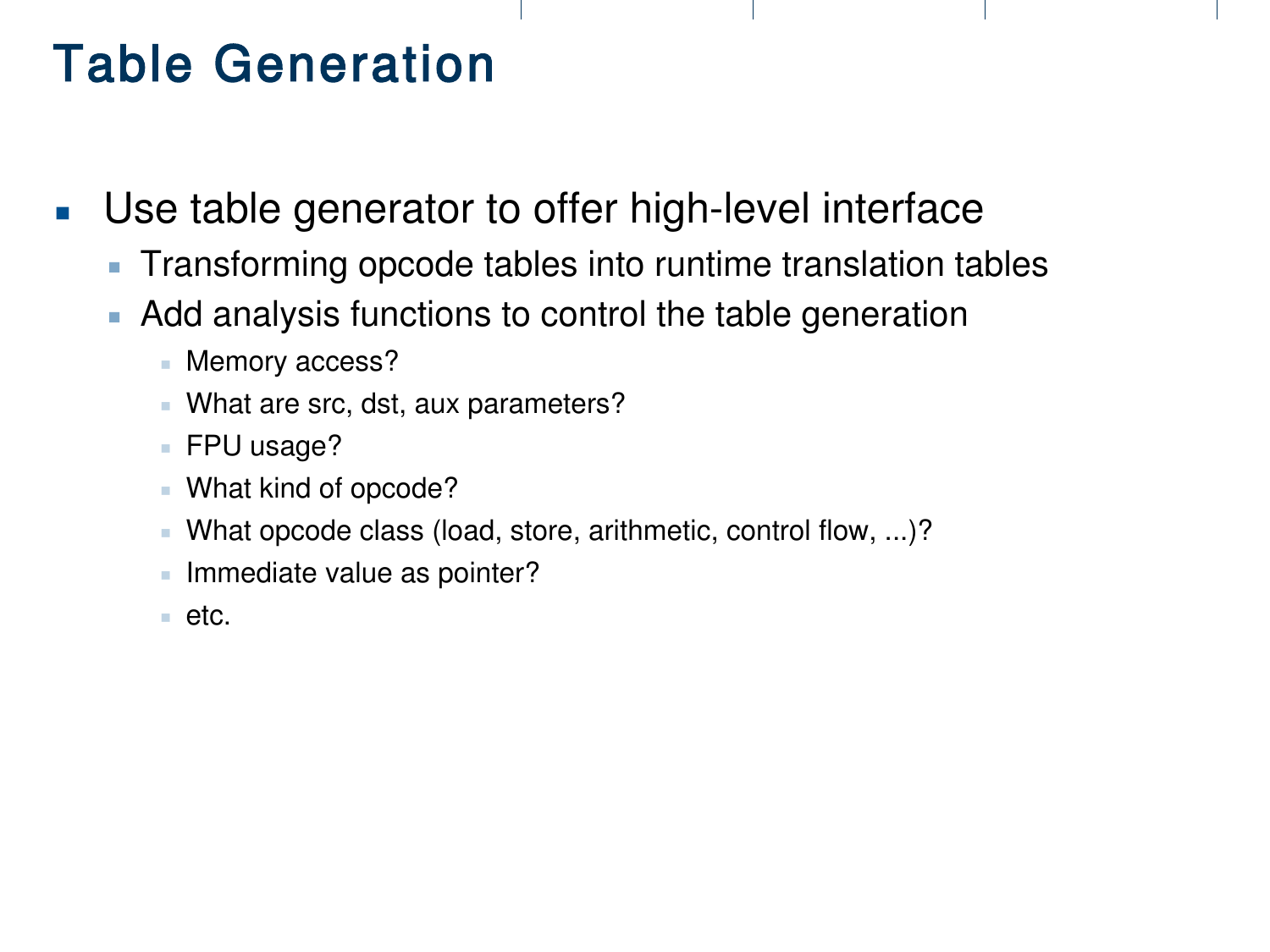# Translator implementation

- **Translator uses an iterator based approach and per**instruction actions
- **Fundamentals to master low overhead:** 
	- Code cache
	- **Inlining**
	- **Master (indirect) control transfers**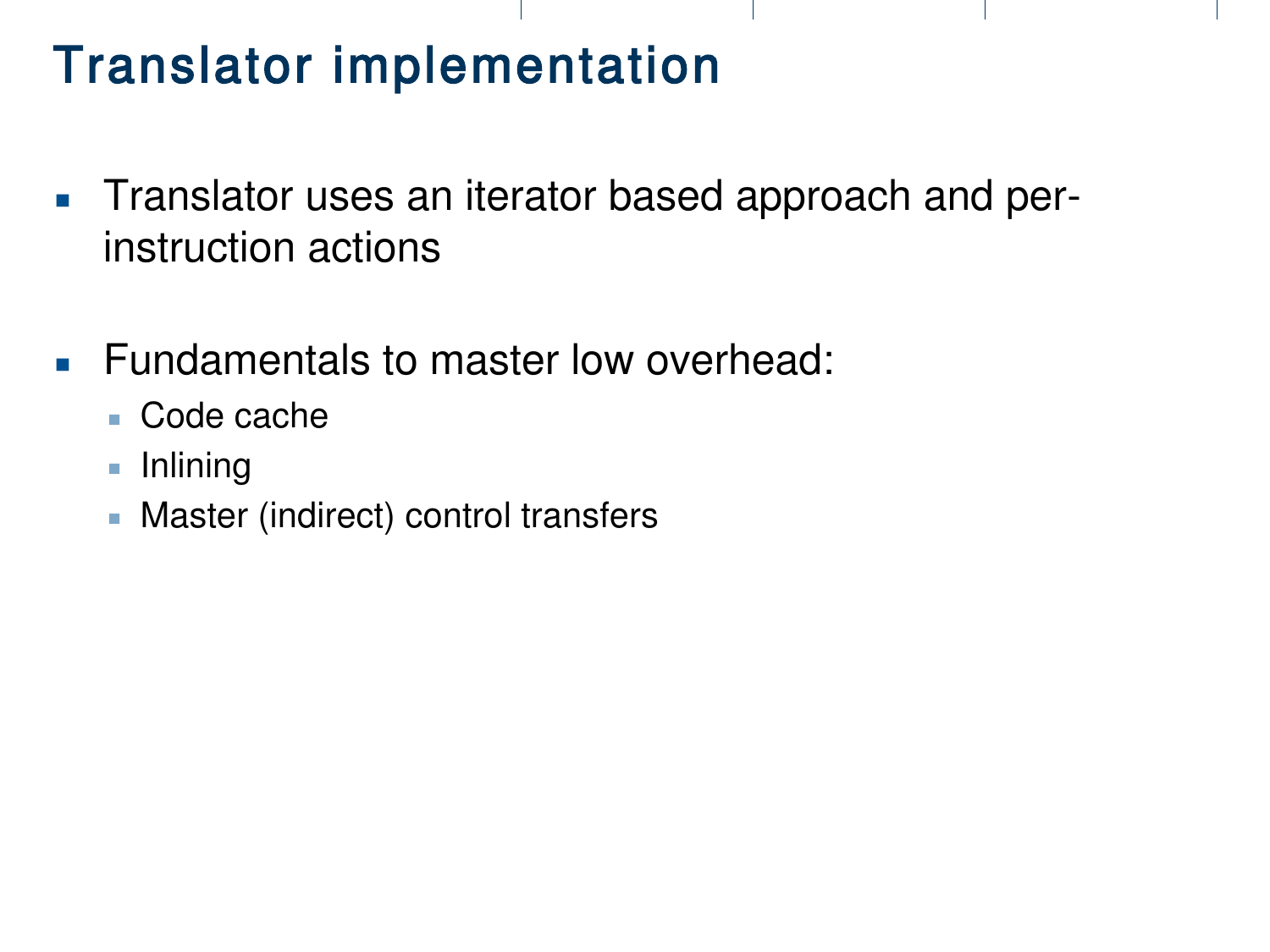# **Optimization**

- **Indirect control flow transfers are expensive** 
	- **Runtime lookup and patching required**
	- **Indirect control transfer replaced by software trap**
- **Departule 15 Continuities Contact ST**:
	- **Local branch prediction**
	- Inlining a fast lookup into the code cache
	- **Building on-the-fly shadow jump tables**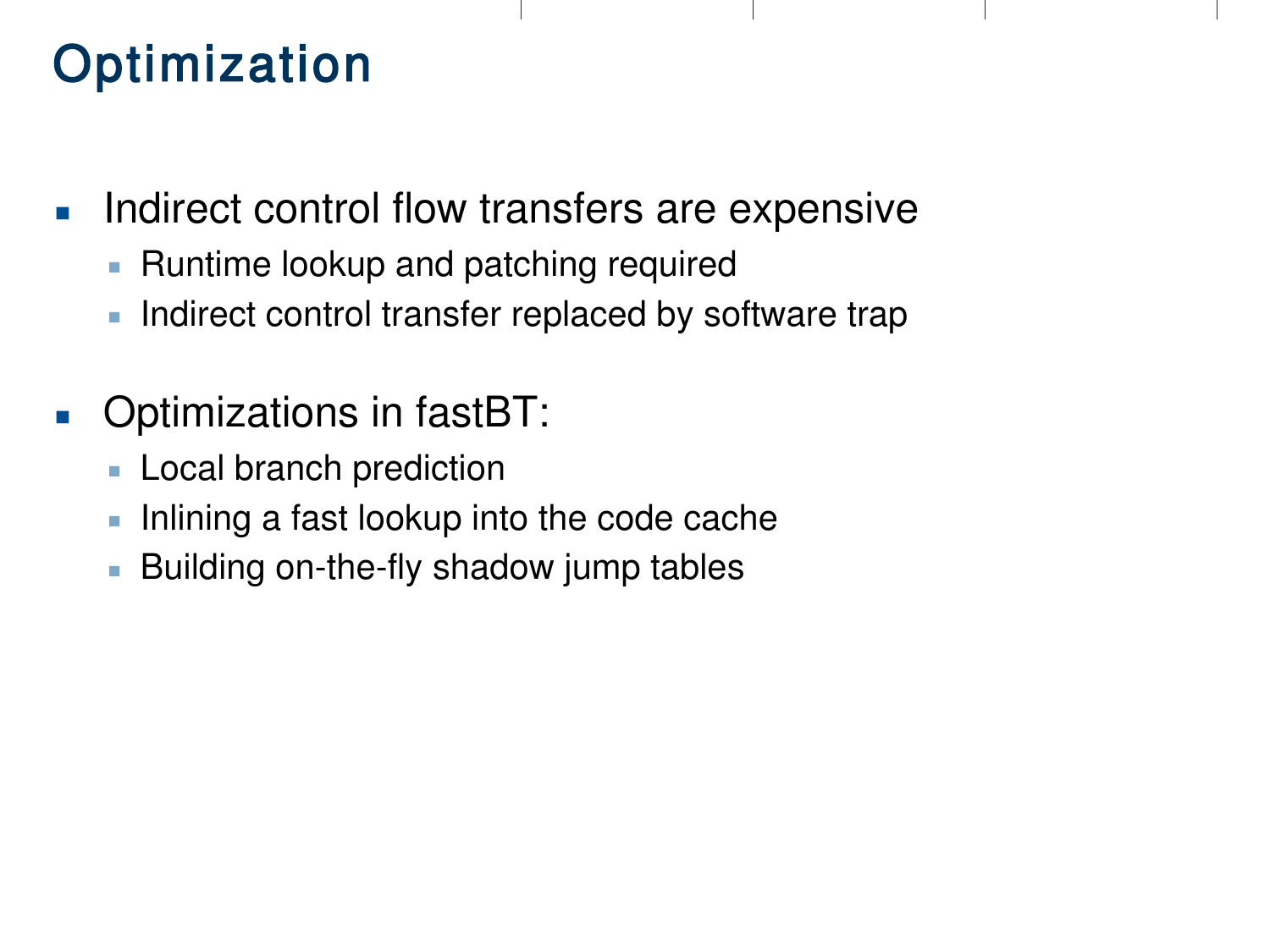# Optimization: Branch prediction

- Cache the last one or two targets
- If there is a cache hit
	- No lookup is needed
	- Results in 3 to 5 instructions
- $\blacksquare$  If there is a cache miss
	- **Lookup the target and cache it for future use**
	- **Updating the cache costs additional instructions**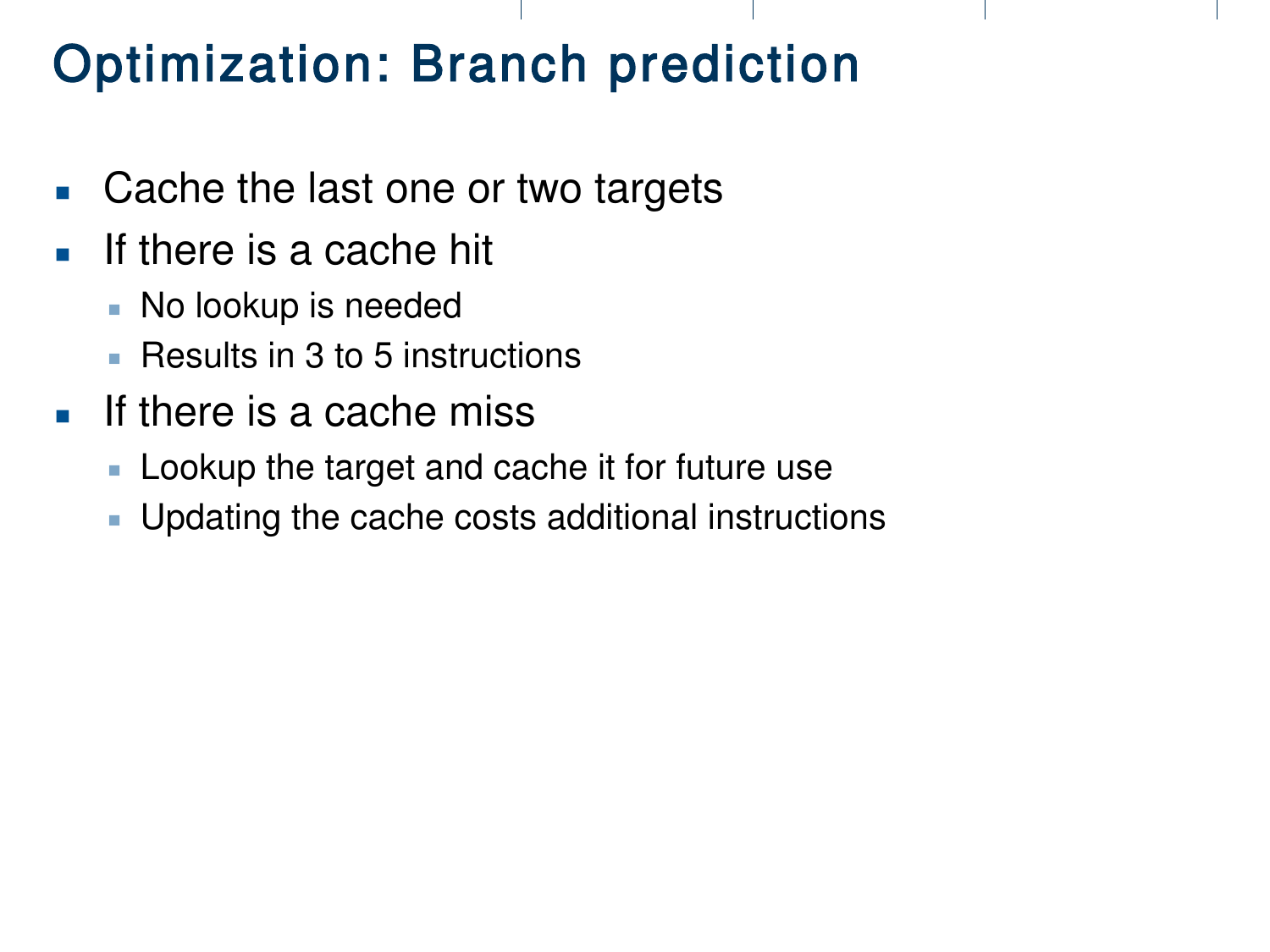# Optimization: Fast lookup

- **Emit an inlined fast lookup into the code cache** 
	- Uses the mapping table to translate the target
	- **Optimized for direct hit in the mapping table**
	- **Results in 13 or 14 instructions**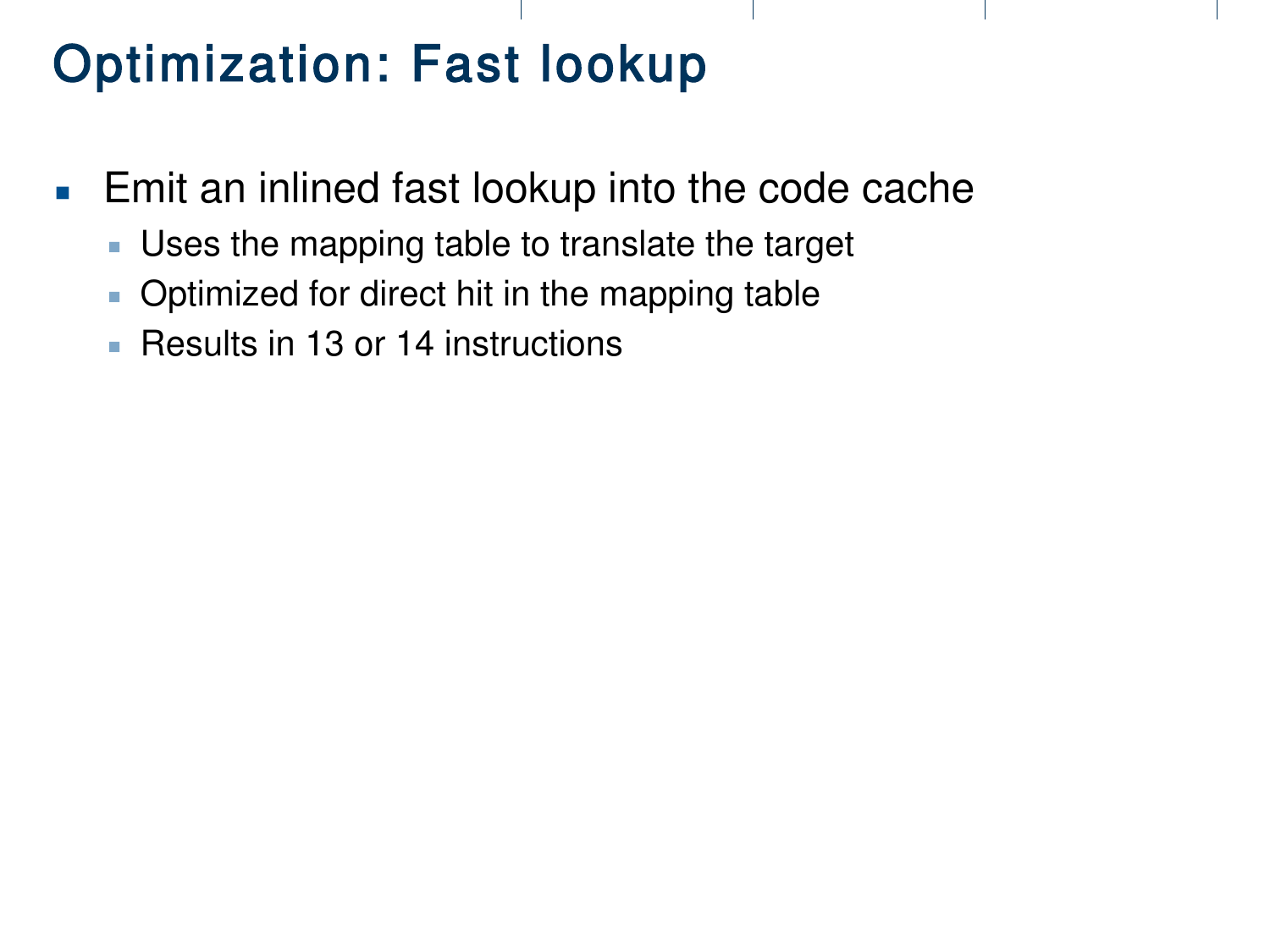# Optimization: Shadow jump table

- Build a shadow jump table, iff the original indirect control transfer uses a jump table
	- **Initialize all entries with catch-all function**
	- **Lazy lookup and write-back in catch-all**
	- **Results in 5 instructions if the target is translated**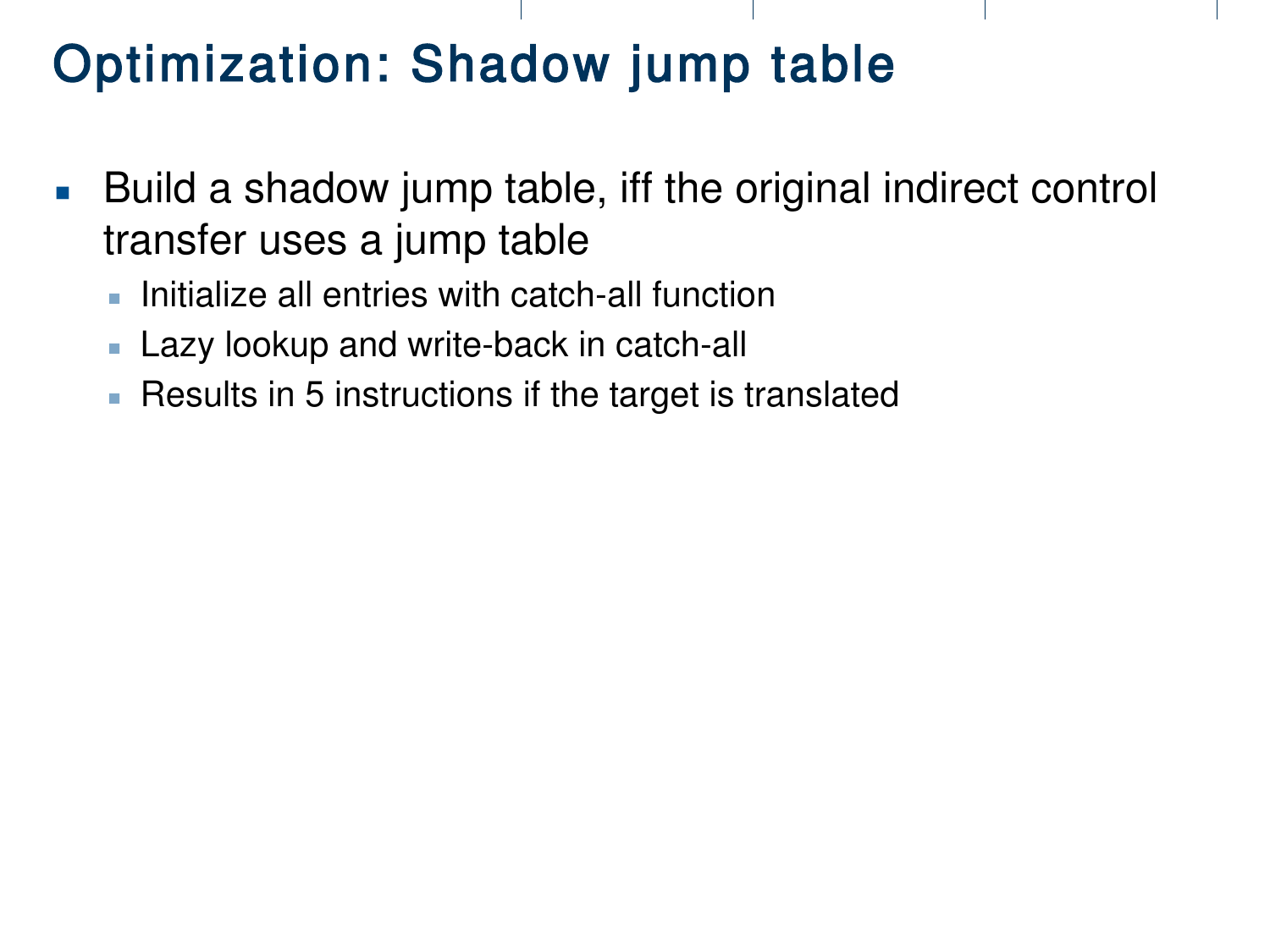# Optimization: Problem

- **Each optimization is only effective for some program** locations and a specific program behavior
	- **Low number of targets, few changes** 
		- Use a cache
	- **High number of targets, many changes** 
		- Use fast lookup
	- **Location has many different targets, all close to each other** 
		- Use a shadow jump-table
- **An adaptive runtime optimization can select the best** optimization for each indirect control transfer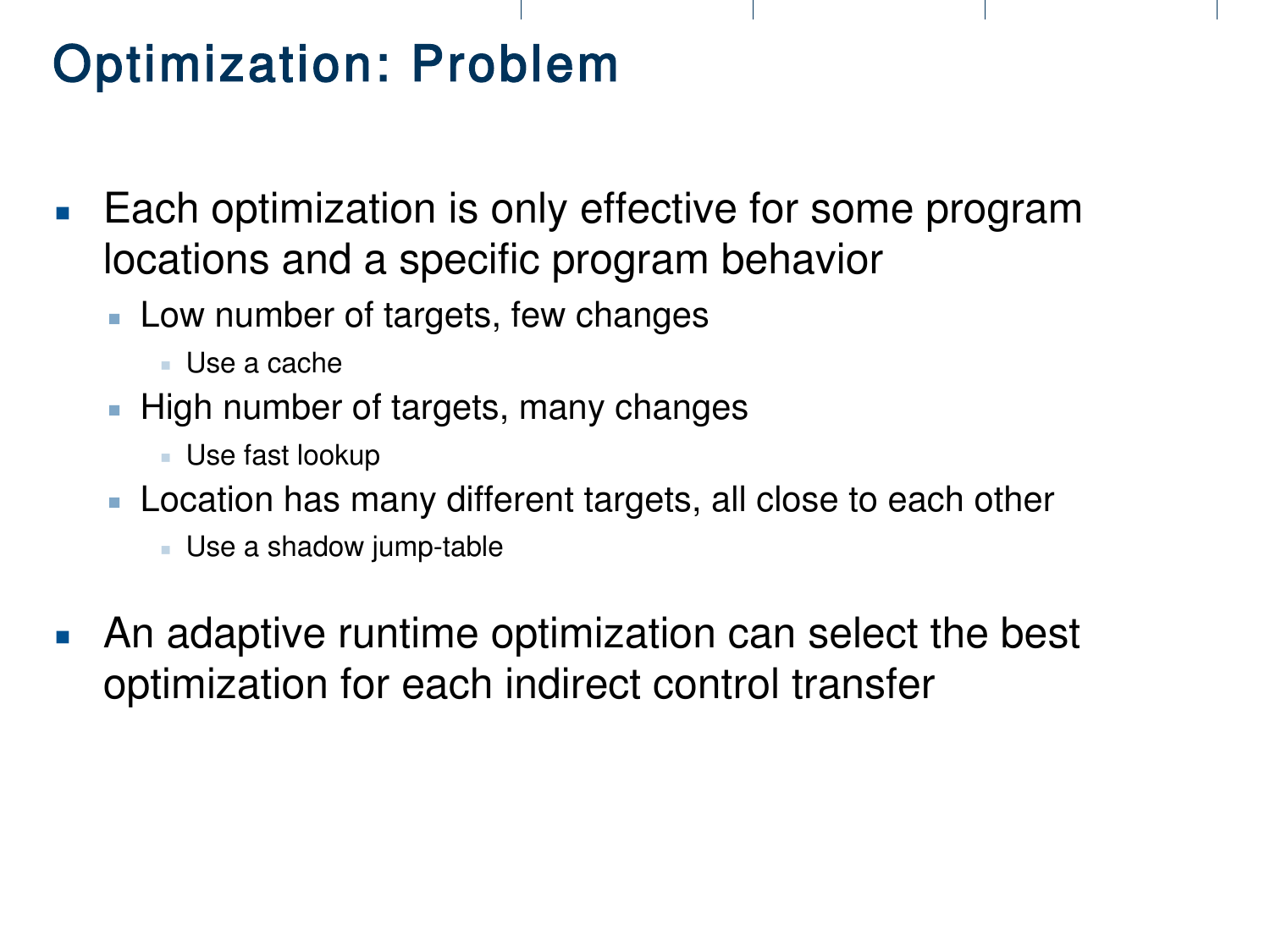# Adaptive Optimization

- fastBT offers an adaptive optimization for indirect control transfers
	- **Start with a prediction for 1 or 2 locations, count misses**
	- **Recover to a fast lookup, if count exceeds threshold**
	- Construct a shadow jump-table, if the control transfer uses a jump table
- **Adaptive optimizations bring competitive performance!**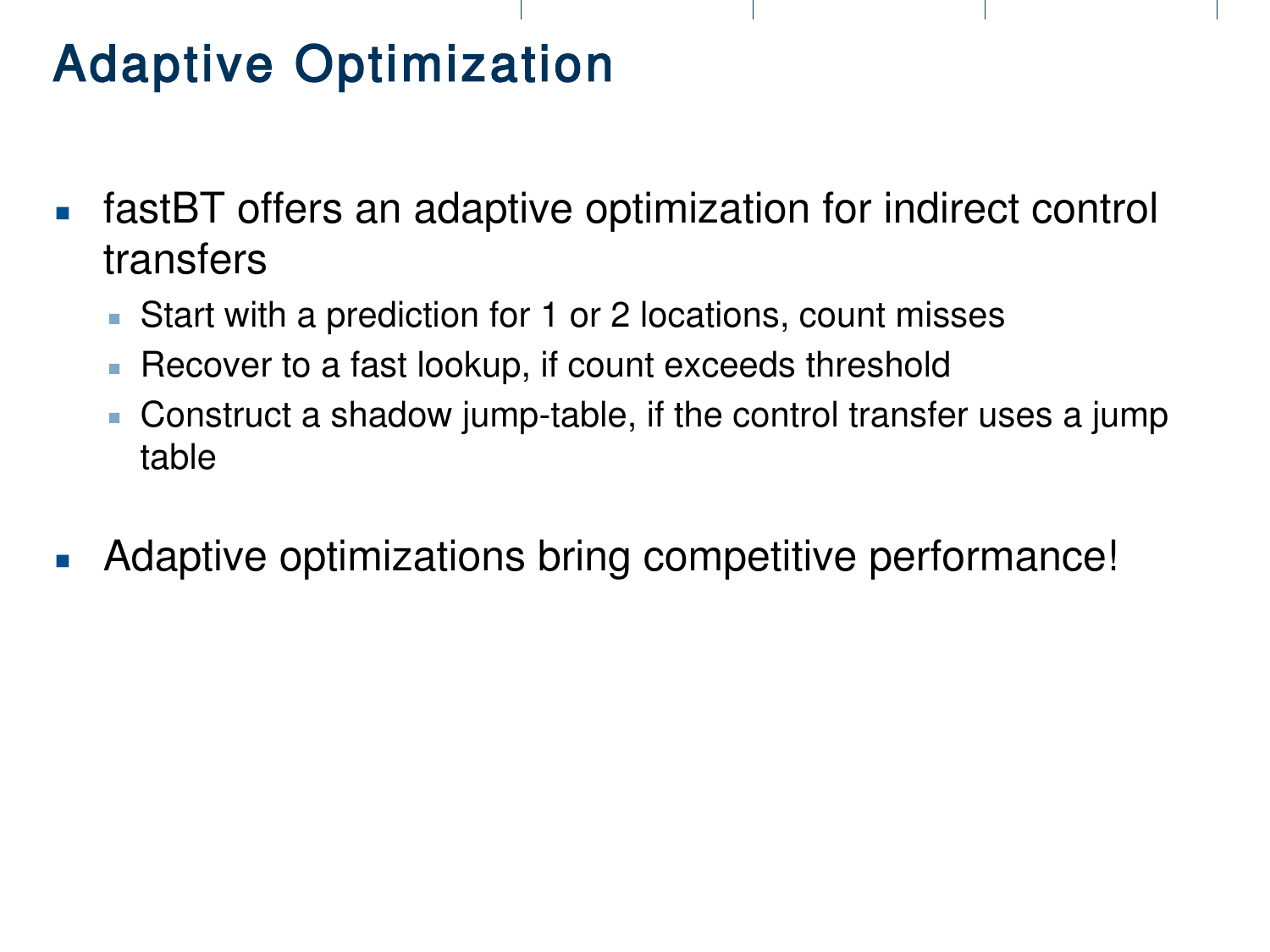# Benchmarks: Setup

- Used null-transformation to show translation overhead
- **Used SPEC CPU2006 benchmarks to evaluate** performance
	- We use the Test dataset for short running programs and the Ref dataset for long running programs
- Machine: E6850 Intel Core2Duo @ 3.00GHz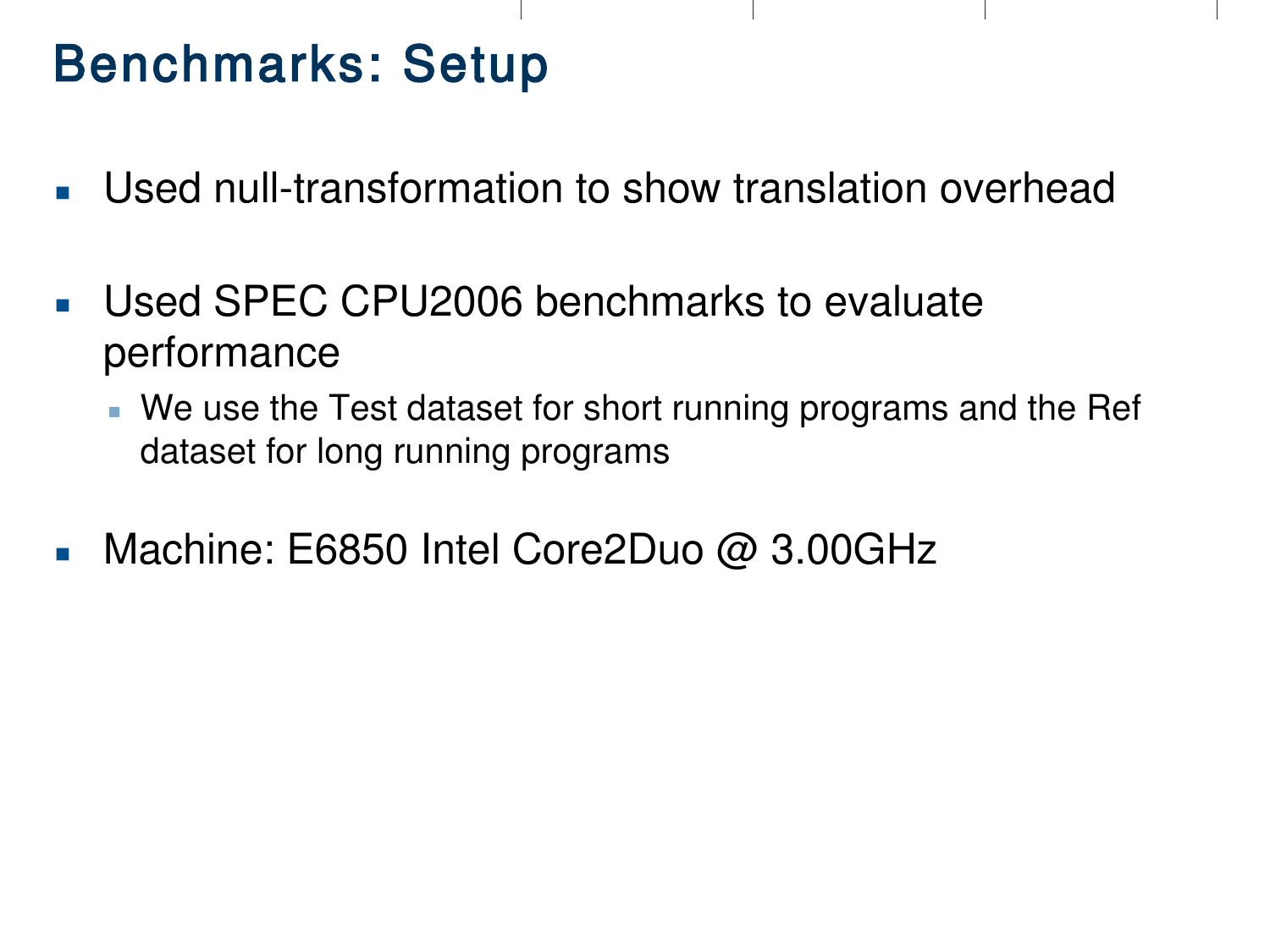# Related work

- **HDTrans** 
	- S. Sridhar et al. HDTrans: a low-overhead dynamic translator. SIGARCH'07
	- **Table based dynamic BT, no high level interface**
- **DynamoRIO** 
	- D. Bruening et al. Design and implementation of a dynamic optimization framework for windows. In ACM Workshop Feedbackdirected Dyn. Opt. (FDDO-4) (2001).
	- **IR based optimizing BT, does not export a translation interface**
- PIN
	- C.-K. Luk et al. Pin: building customized program analysis tools with dynamic instrumentation. In PLDI'05
	- High overhead, offers high level interface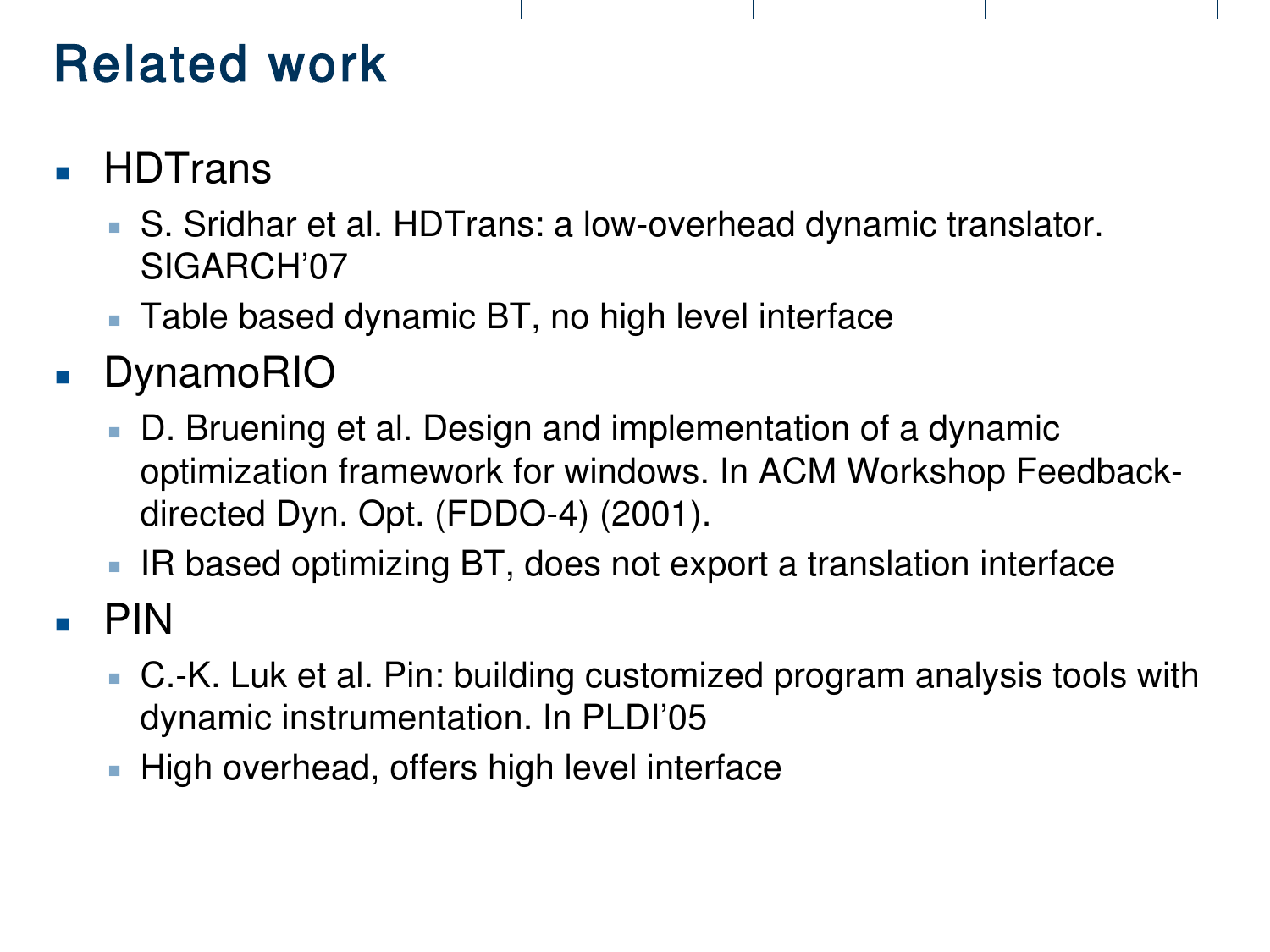# Benchmarks: Ref dataset

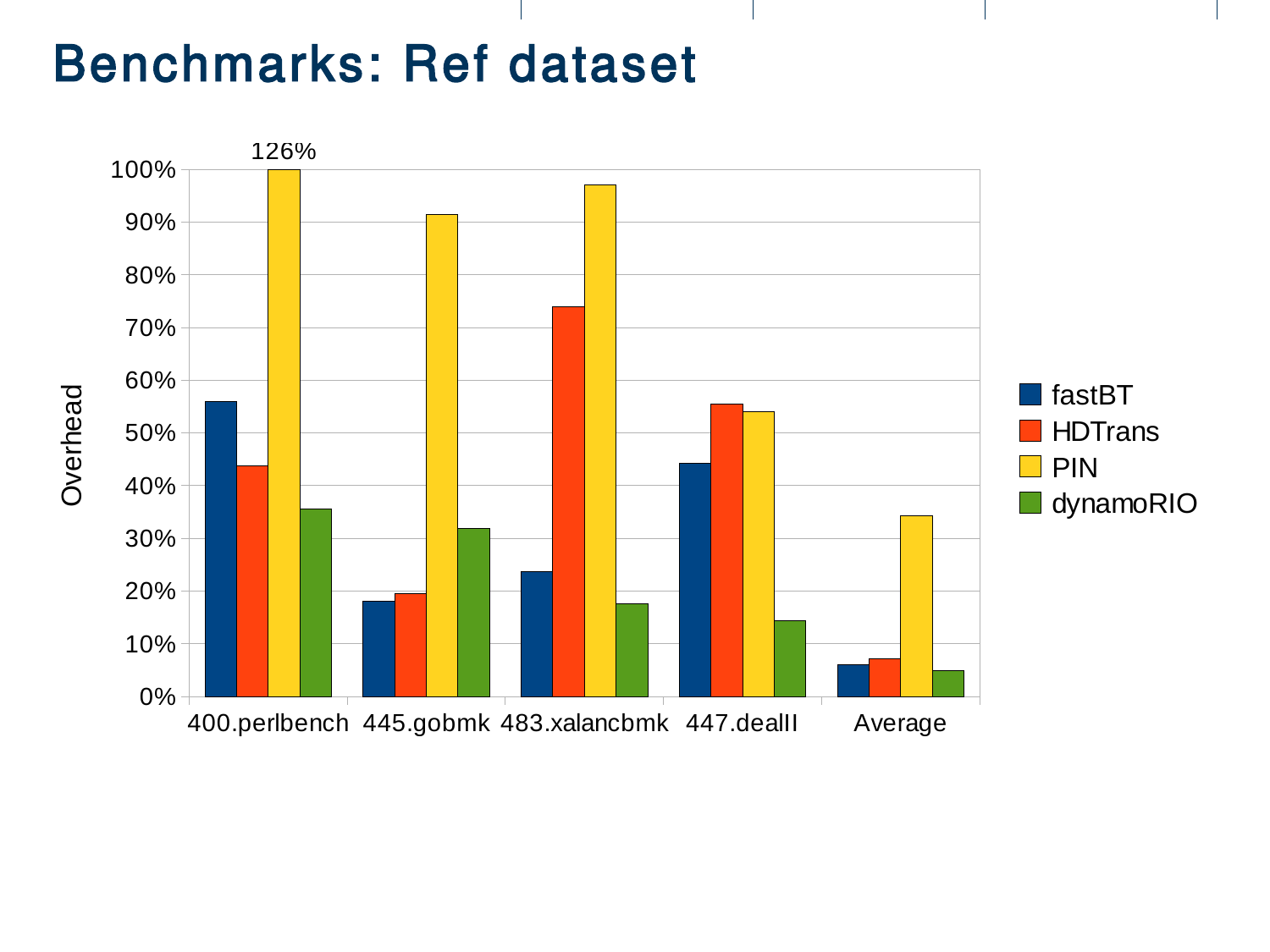# Benchmarks: Ref dataset

| <b>Benchmark</b> | <b>Function</b><br>calls $1$ | inlined | <b>Indirect</b><br>jumps $^{1}$ | jmptbl | pred  | Indirect<br>calls <sup>1)</sup> | pred  |
|------------------|------------------------------|---------|---------------------------------|--------|-------|---------------------------------|-------|
| 400.perlbench    | 25'814                       | 8.1%    | 21'930                          | 93.7%  | 6.3%  | 3'903                           | 7.4%  |
| 445.gobmk        | 18'001                       | 1.3%    | 93                              | 1.0%   | 99.0% | 185                             | 4.1%  |
| 483.xalancbmk    | 28'888                       | 10.6%   | 2'627                           | 27.0%  | 63.6% | 9'161                           | 96.1% |
| 447.dealll       | 52'756                       | 54.5%   | 21'147                          | 1.7%   | 98.3% | 540                             | 98.4% |

 $<sup>1</sup>$  All numbers are  $*10<sup>6</sup>$ </sup>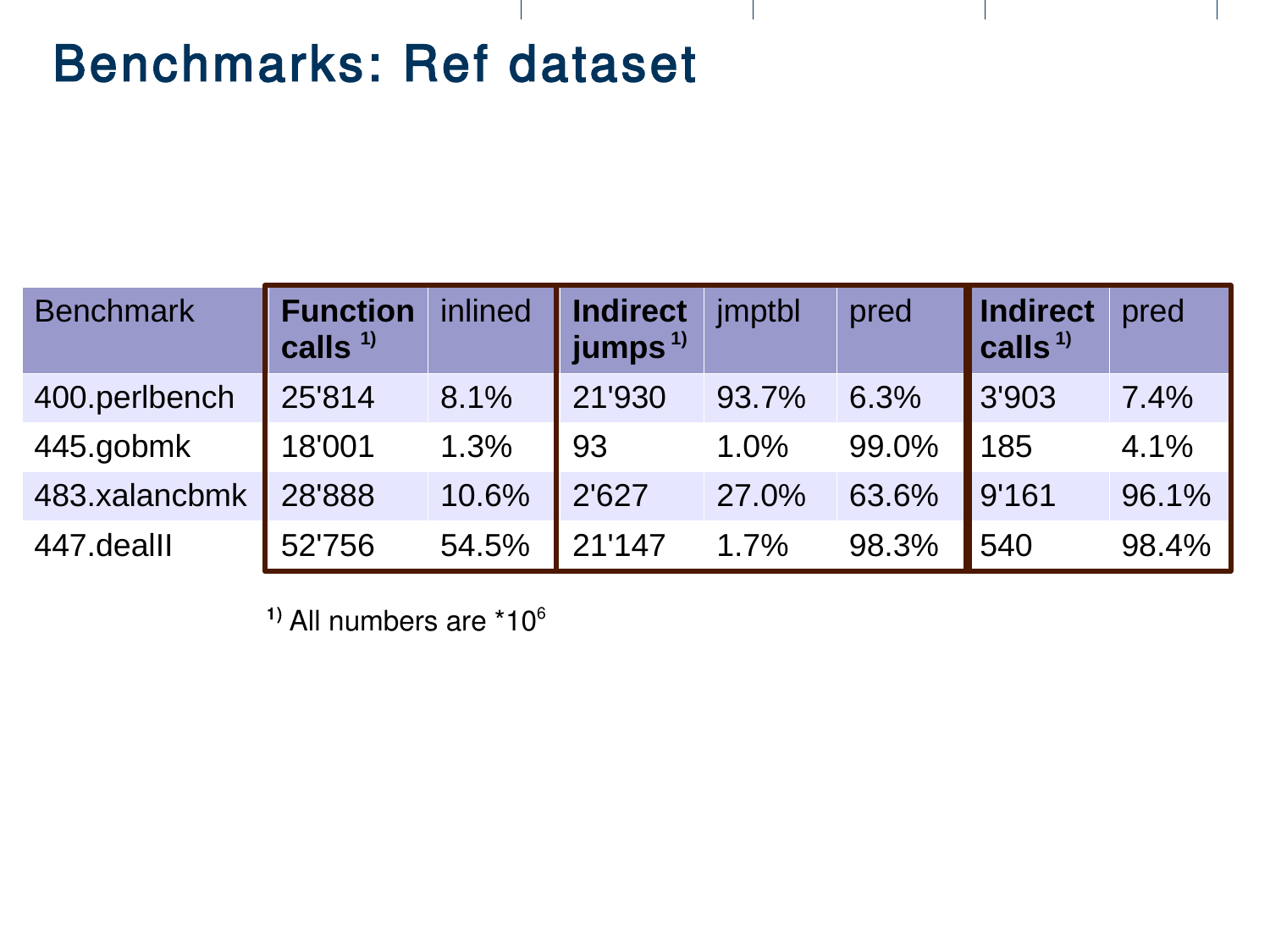## Benchmarks: Test dataset

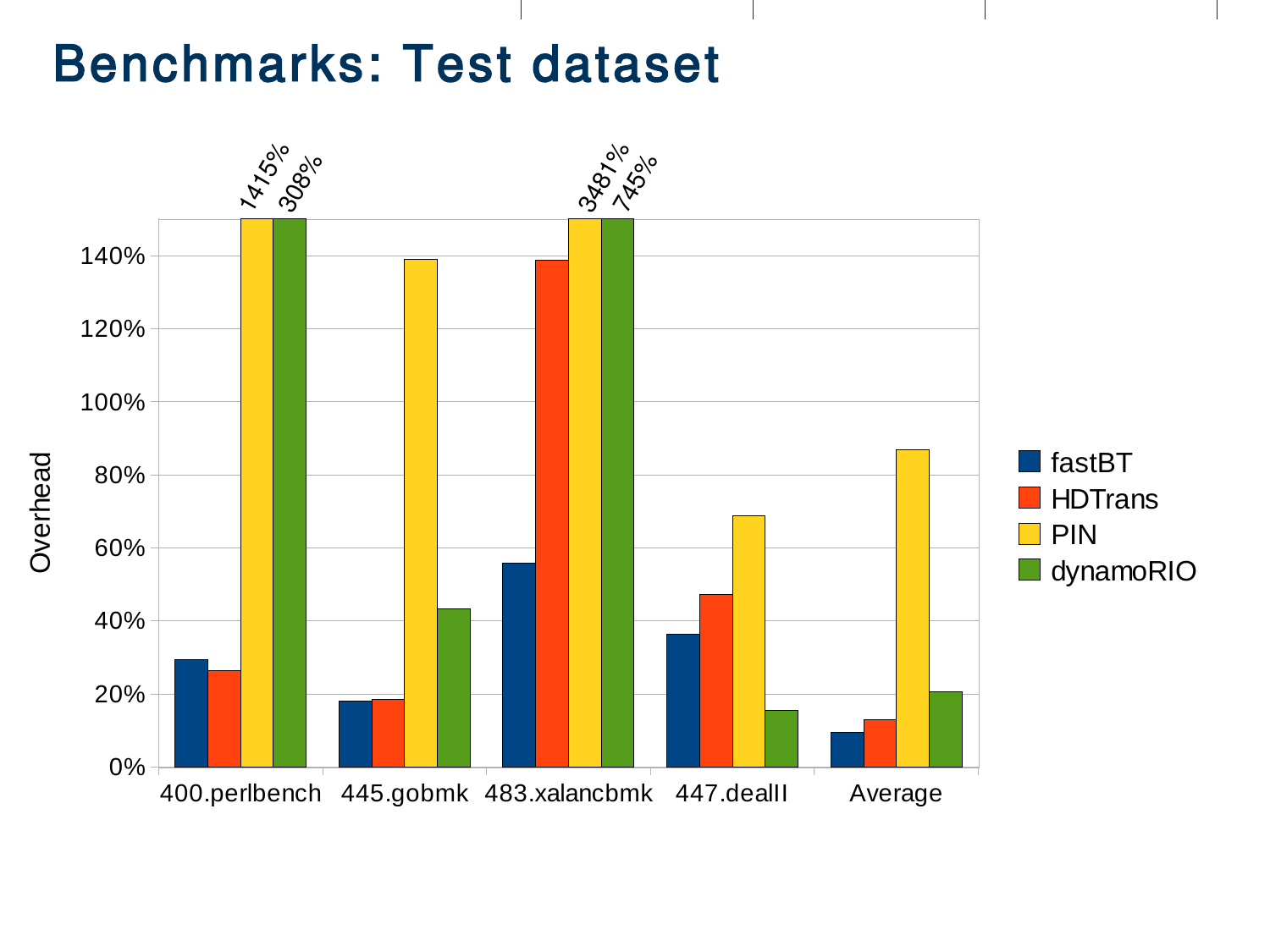# Benchmarks: Ref vs. Test Dataset

|                  | <b>Ref dataset</b>       |        | <b>Test dataset</b> |        |  |
|------------------|--------------------------|--------|---------------------|--------|--|
| <b>Benchmark</b> | no BT<br>IS <sub>I</sub> | fastBT | no BT[s]            | fastBT |  |
| 400.perlbench    | 486                      | 56%    | 4                   | 29%    |  |
| 445.gobmk        | 611                      | 18%    | 21                  | 18%    |  |
| 483.xalancbmk    | 371                      | 24%    | $<$ 1               | 56%    |  |
| 447.dealll       | 552                      | 44%    | 25                  | 36%    |  |
| Average          | 839                      | $6\%$  | 8                   | 10%    |  |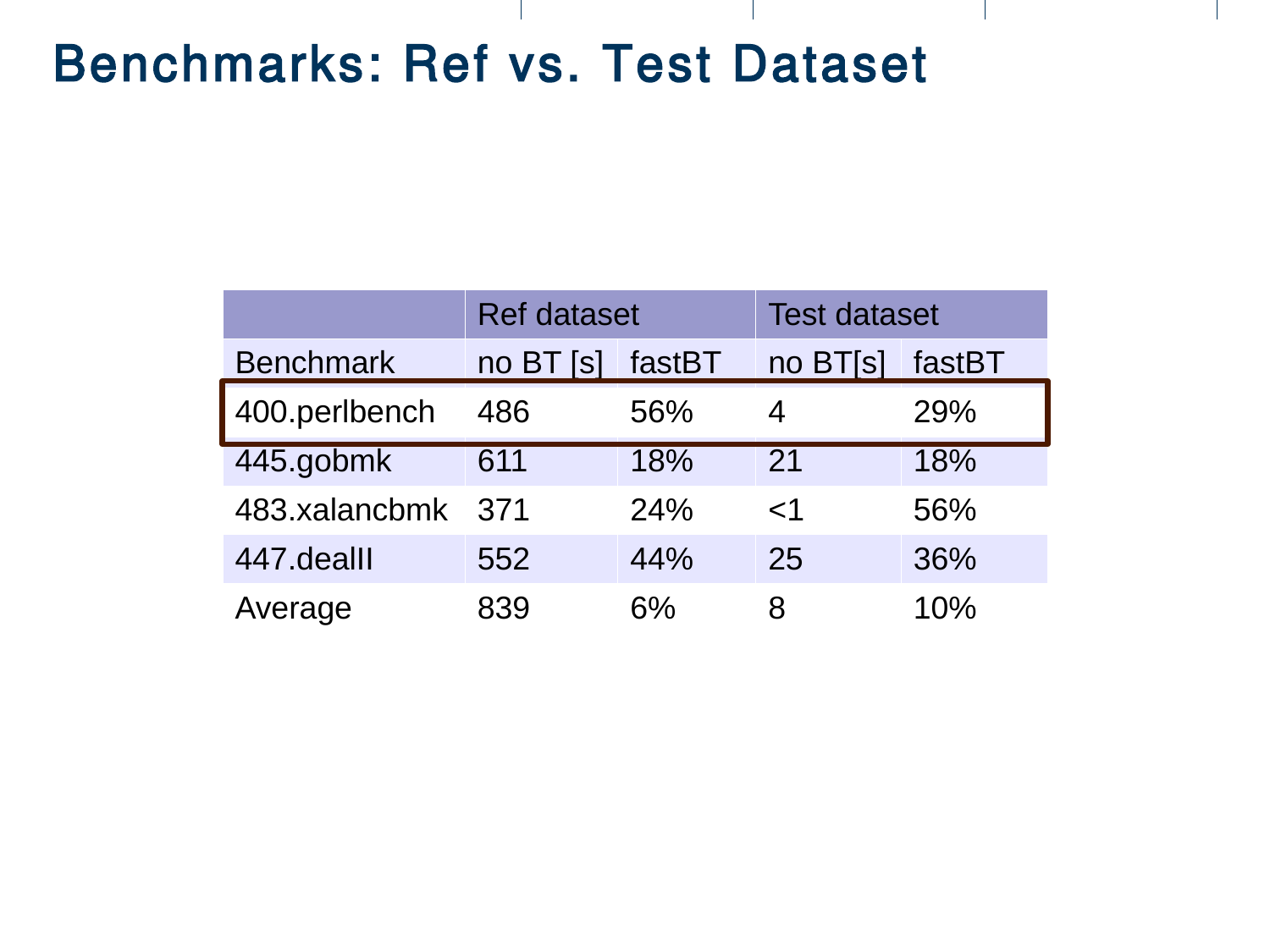# Benchmarks: Summary

### **High overhead:**

- **Many indirect control transfers** 
	- **Function calls incur high overhead, even with optimizations**
	- I Indirect control transfers without caches or jump tables add overhead
- $\blacksquare$  High collision rate in mapping table
	- **Expensive recoveries, try different rescheduling strategies**

### Low overhead:

- **Few indirect control transfers**
- Cost of indirect control transfers is reduced through optimizations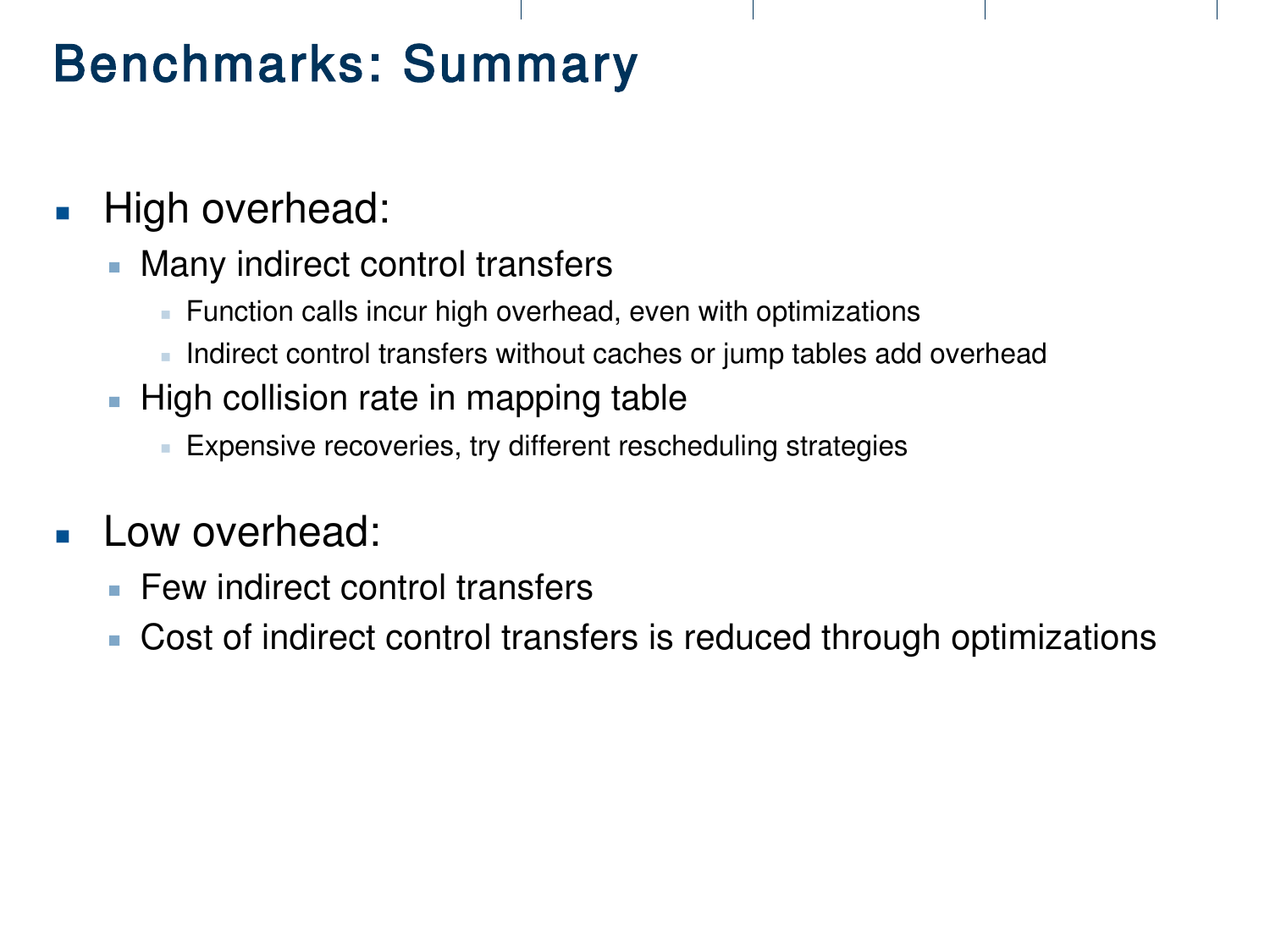# Conclusion

- **fastBT** shows that it is possible to combine ease of use with efficient binary translation
- **Adaptive optimizations select best optimization for** individual locations
- **Adaptive optimizations are necessary for low overhead in** table based binary translators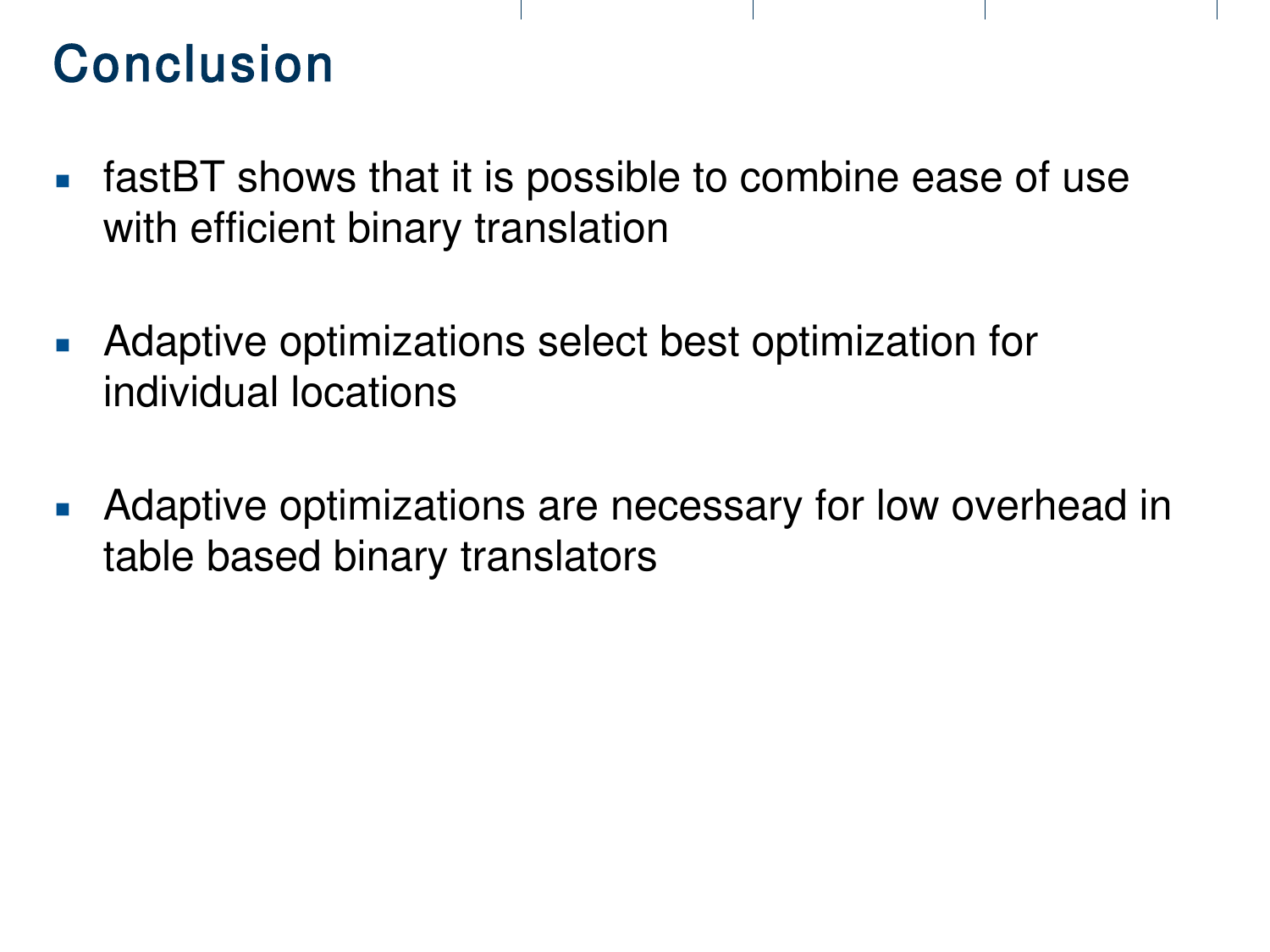# Thanks for your attention!

# ?

- **fastBT** project page: <http://nebelwelt.net/fastBT>
- Contact: [mathias.payer@inf.ethz.ch](mailto:mathias.payer@inf.ethz.ch)
- **Kudos to:** 
	- Marcel Wirth, Peter Suter, Stephan Classen, and Antonio Barresi for code contributions
	- **My colleagues for endless comments and reviews**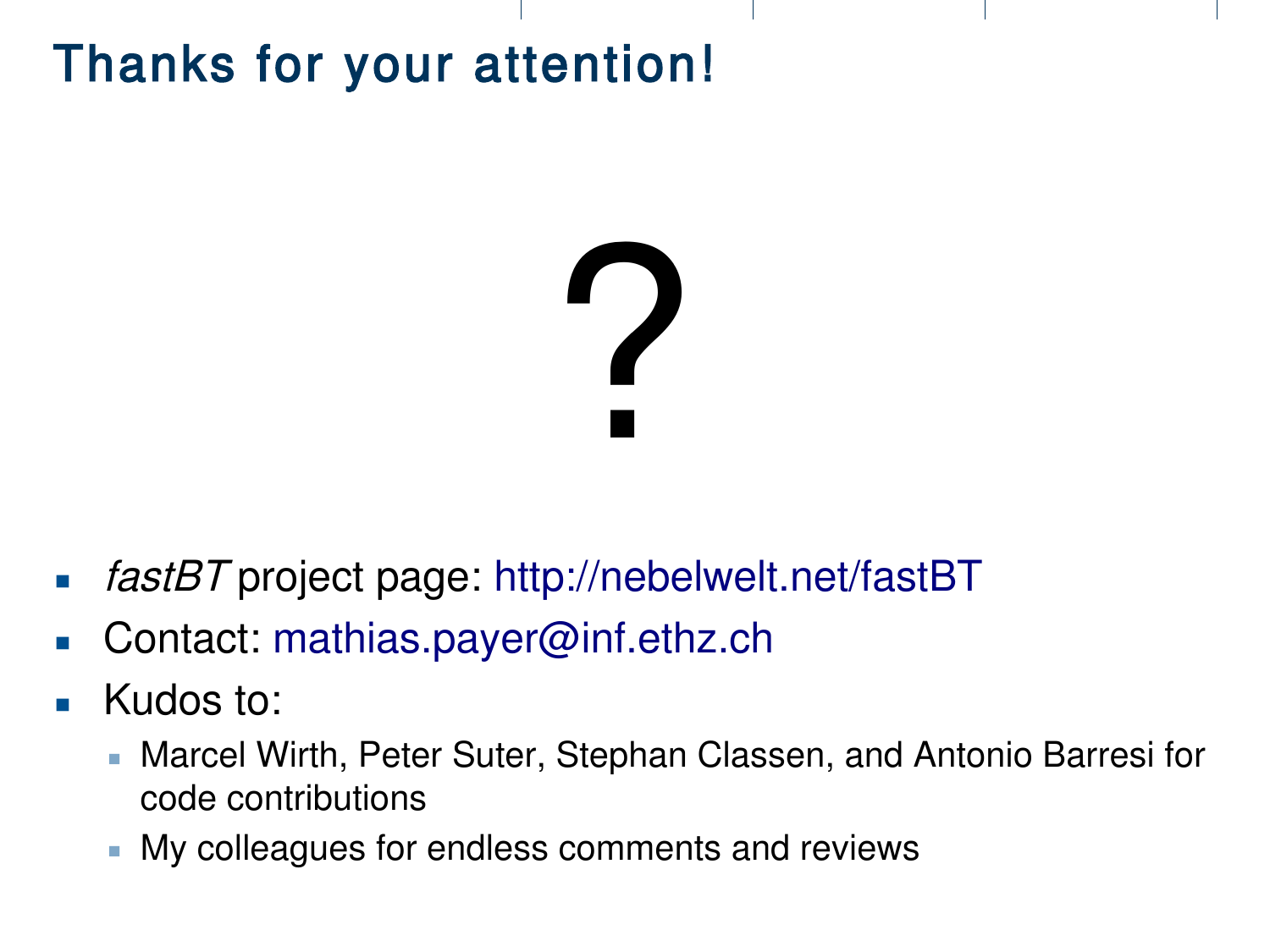# Table Generation: Analysis Function

bool isMemOp (const unsigned char\* opcode, const instr& disInf, std::string& action)

#### bool res;

/\* check for memory access in instr. \*/

res = mayOpAccessMem(disInf.dstFlags);

res |= mayOpAccessMem(disInf.srcFlags);

res |= mayOpAccessMem(disInf.auxFlags);

/\* change the default action \*/

if (res)  $\{$  action = "handleMemOp";  $\}$ 

#### return res;

}

{

// in main function: addAnalysFunction(isMemOp);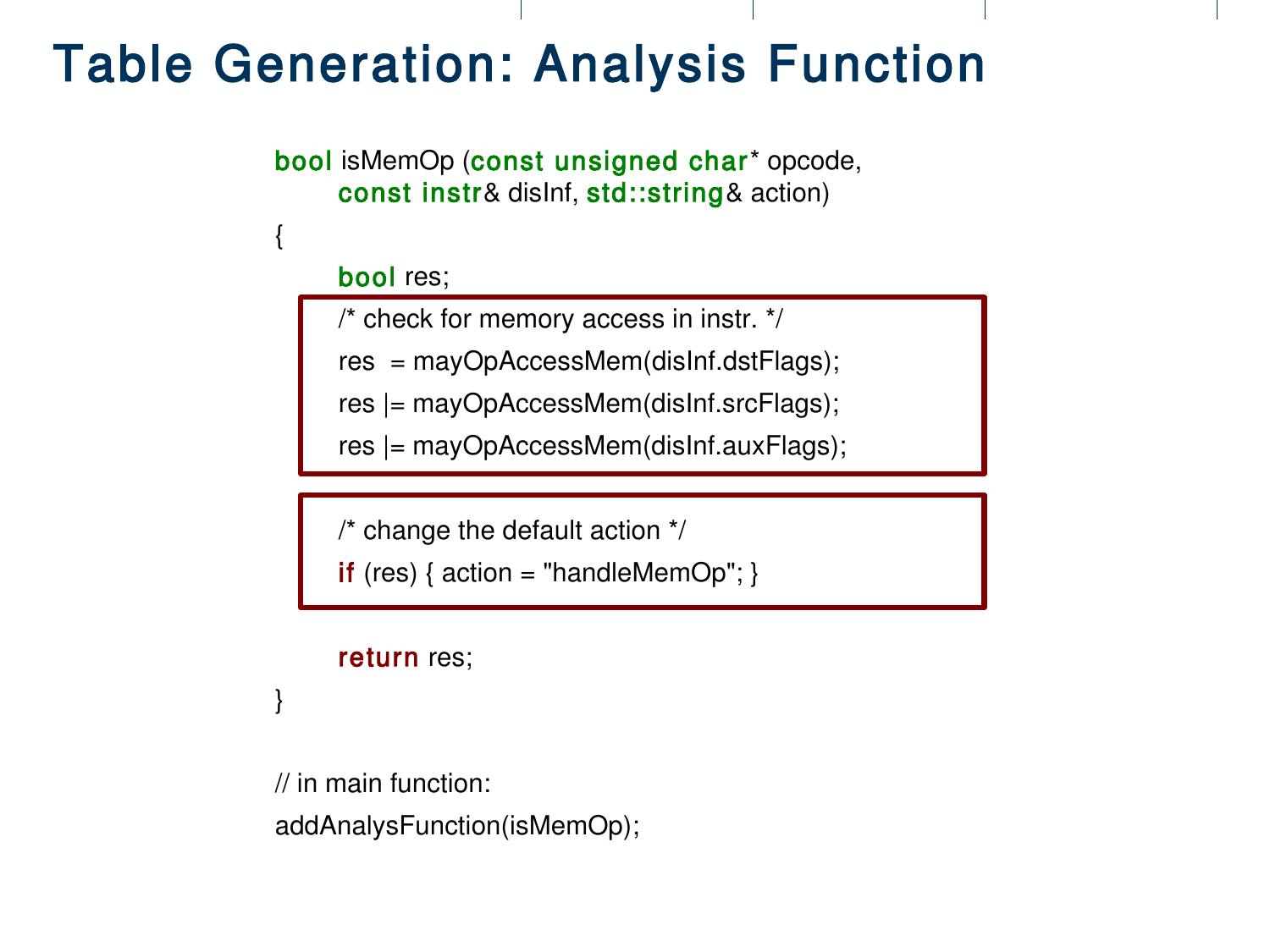# Optimization: Efficient Code

Static ind. call:  $cal 1$   $\star$  (fixed\_location)



- 2. Compare actual target w/ cached target & branch if prediction ok
- 3. Recover if there is a misprediction